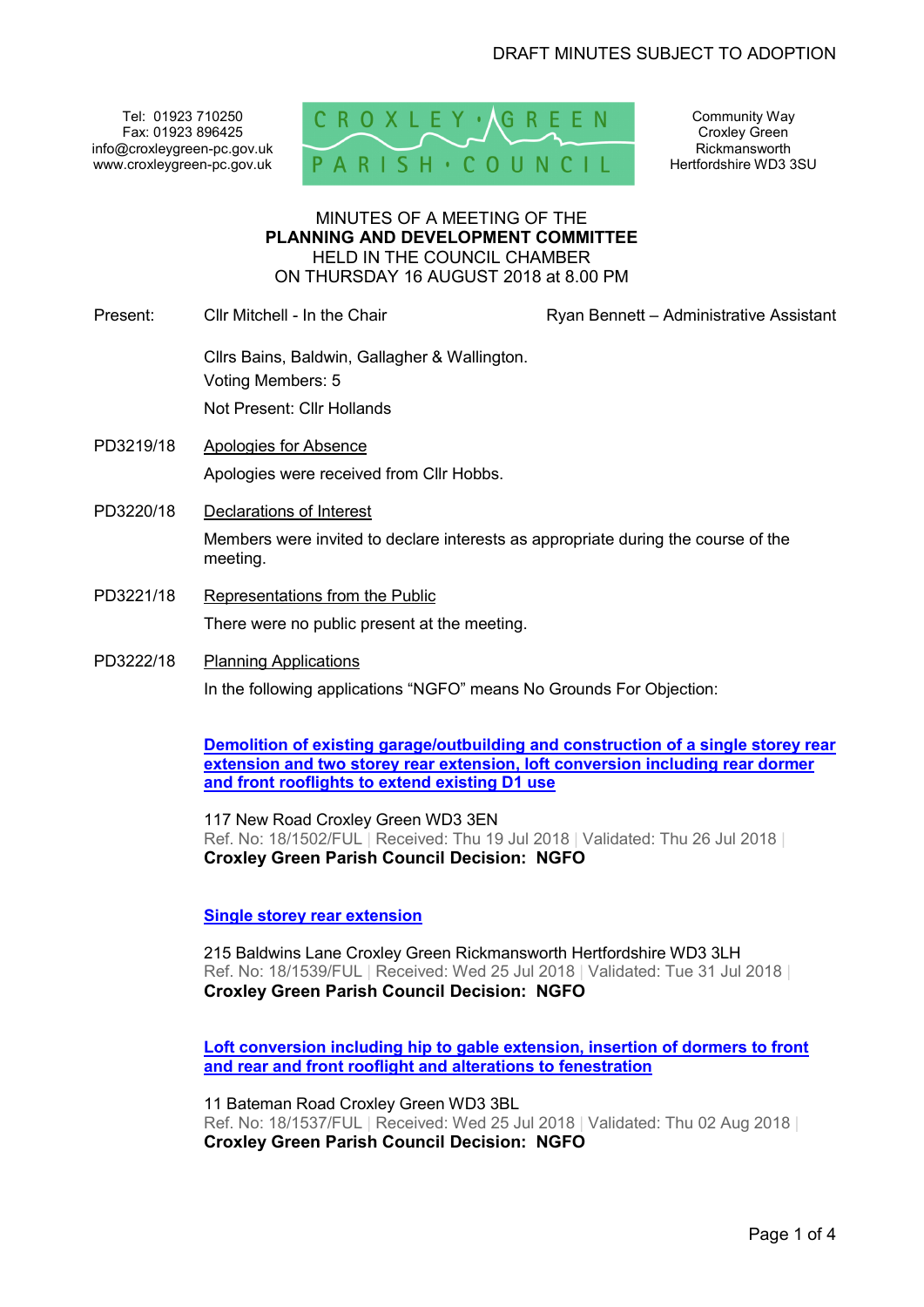## **Single storey side extension, alterations to roof of existing side and rear extension, alterations to roof of dwelling to include increase in ridge height, hip to gable extensions and insertion of dormer to rear and rooflights to front, alterations to front bay projection**

# 34 Watford Road Croxley Green WD3 3BJ

Ref. No: 18/1570/FUL | Received: Mon 30 Jul 2018 | Validated: Thu 02 Aug 2018 | **Croxley Green Parish Council Decision:** CGPC objects to the proposal for the following reasons:

- Object to the large change in ridge height
- Concerns that the development will lead to over massing on the plot
- Concerned that the development will dramatically change the character of this unique house leaving it out of character with regard to the local context
- Application fails to conserve or enhance the quality and character of the area
- We would also like to draw your attention to the public comment submitted by 55 Bateman Road whom we feel has some serious concerns regarding the proposal
- We would like this application to be called into the TRDC Planning Committee.

# **Part Retrospective: First floor side extension, two storey rear extension, loft conversion including rear dormers and front rooflights, conversion of garage into habitable accommodation and installation of air conditioning units**

#### 1 Parrotts Close Croxley Green WD3 3JZ

Ref. No: 18/1600/RSP | Received: Fri 03 Aug 2018 | Validated: Mon 06 Aug 2018 | **Croxley Green Parish Council Decision:** CGPC is concerned with the comments of the resident from the neighbouring property, Tudor Cottage. Most significantly their concerns over privacy, parking and the potential damage to the natural environment caused by the installation of 3 air conditioning units. As a result of these comments, and the scale of the application, we would like this application discussed by the TRDC Planning Committee.

**Construction of part single, part two storey rear extension and conversion of garage into habitable accommodation** 

199 Baldwins Lane Croxley Green WD3 3LH Ref. No: 18/1598/FUL | Received: Fri 03 Aug 2018 | Validated: Mon 06 Aug 2018 | **Croxley Green Parish Council Decision: NGFO** 

**Installation of walkway and seating area alongside river** 

Land Alongside River Gade Croxley Park Hatters Lane Watford Hertfordshire WD18 8WW

Ref. No: 18/1626/FUL | Received: Tue 07 Aug 2018 | Validated: Wed 08 Aug 2018 | **Croxley Green Parish Council Decision:** The Parish Council welcomes this positive addition to the park.

**Demolition of existing dwelling and erection of replacement detached dwelling with basement** 

Whitestocks Farm Loudwater Lane Loudwater WD3 4AL Ref. No: 18/1550/FUL | Received: Fri 27 Jul 2018 | Validated: Thu 09 Aug 2018 | **Croxley Green Parish Council Decision: NGFO**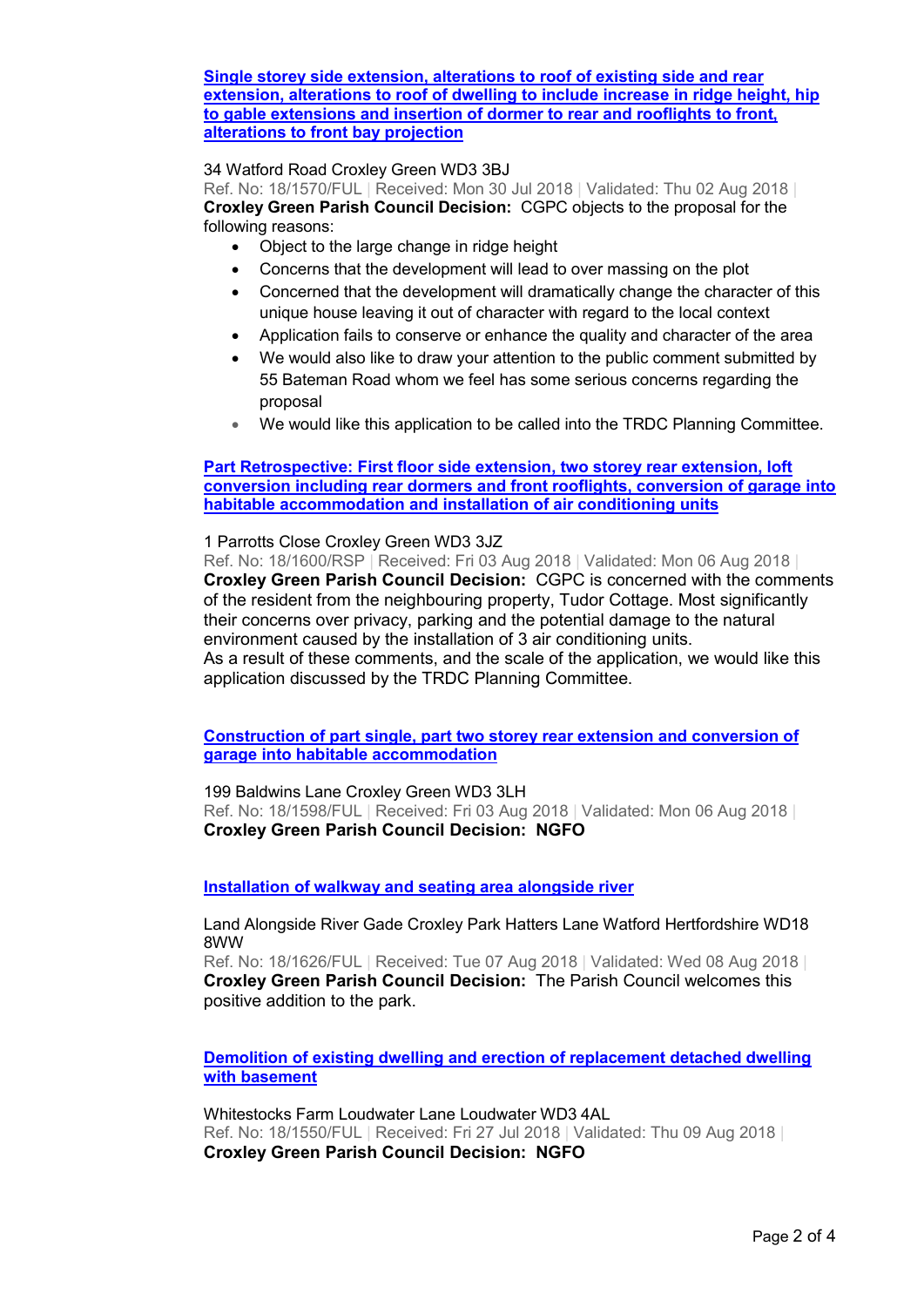#### **Part single storey and part two storey side and rear extensions, creation of new vehicular access from The Green and alterations to drive, alterations to landscaping including replacement boundary wall and gates**

13 The Green Croxley Green Rickmansworth Hertfordshire WD3 3HL Ref. No: 18/1597/FUL | Received: Fri 03 Aug 2018 | Validated: Wed 08 Aug 2018 | S **Croxley Green Parish Council Decision:** CGPC would like this application to be called into the TRDC Planning Committee due to questions of over-massing of the site and whether the location of the potential 'cross over' is safe.

## PD3223/18 Recent Decisions by Three Rivers District Council

### **Approved**

| <b>Application:</b>    | Single storey front extension                               |  |
|------------------------|-------------------------------------------------------------|--|
| <b>Address:</b>        | Granary South East Of Parrotts Parrotts Close Croxley Green |  |
|                        | WD3 3JZ                                                     |  |
| <b>Application No:</b> | 18/1243/FUL                                                 |  |
| <b>CGPC Decision</b>   | <b>NGFO</b>                                                 |  |
| <b>TRDC Decision</b>   | Approved                                                    |  |
|                        |                                                             |  |

| <b>Application:</b>    | Construction of single storey Portakabin and open play area to<br>accommodate creche facility for temporary period of three years |  |  |
|------------------------|-----------------------------------------------------------------------------------------------------------------------------------|--|--|
| <b>Address:</b>        | Overflow Car Park Woodshots Meadow Watford Hertfordshire                                                                          |  |  |
| <b>Application No:</b> | 18/1056/FUL                                                                                                                       |  |  |
| <b>CGPC Decision</b>   | <b>NGFO</b>                                                                                                                       |  |  |
| <b>TRDC Decision</b>   | Approved                                                                                                                          |  |  |

| <b>Application:</b>    | Two storey side and rear extension, single storey rear extension,<br>internal alterations and increase in hardstanding to frontage. |  |  |
|------------------------|-------------------------------------------------------------------------------------------------------------------------------------|--|--|
| <b>Address:</b>        | 11 Lancing Way Croxley Green Rickmansworth Hertfordshire                                                                            |  |  |
|                        | WD3 3LW                                                                                                                             |  |  |
| <b>Application No:</b> | 18/1273/FUL                                                                                                                         |  |  |
| <b>CGPC Decision</b>   | <b>NGFO</b>                                                                                                                         |  |  |
| <b>TRDC Decision</b>   | Approved                                                                                                                            |  |  |

| <b>Application:</b>    | Demolition of existing garage and erection of single storey side<br>extension and front porch |  |
|------------------------|-----------------------------------------------------------------------------------------------|--|
| <b>Address:</b>        | 20 Winton Crescent Croxley Green Rickmansworth                                                |  |
|                        | Hertfordshire WD3 3QX                                                                         |  |
| <b>Application No:</b> | 18/1284/FUL                                                                                   |  |
| <b>CGPC Decision</b>   | <b>NGFO</b>                                                                                   |  |
| <b>TRDC Decision</b>   | Approved                                                                                      |  |